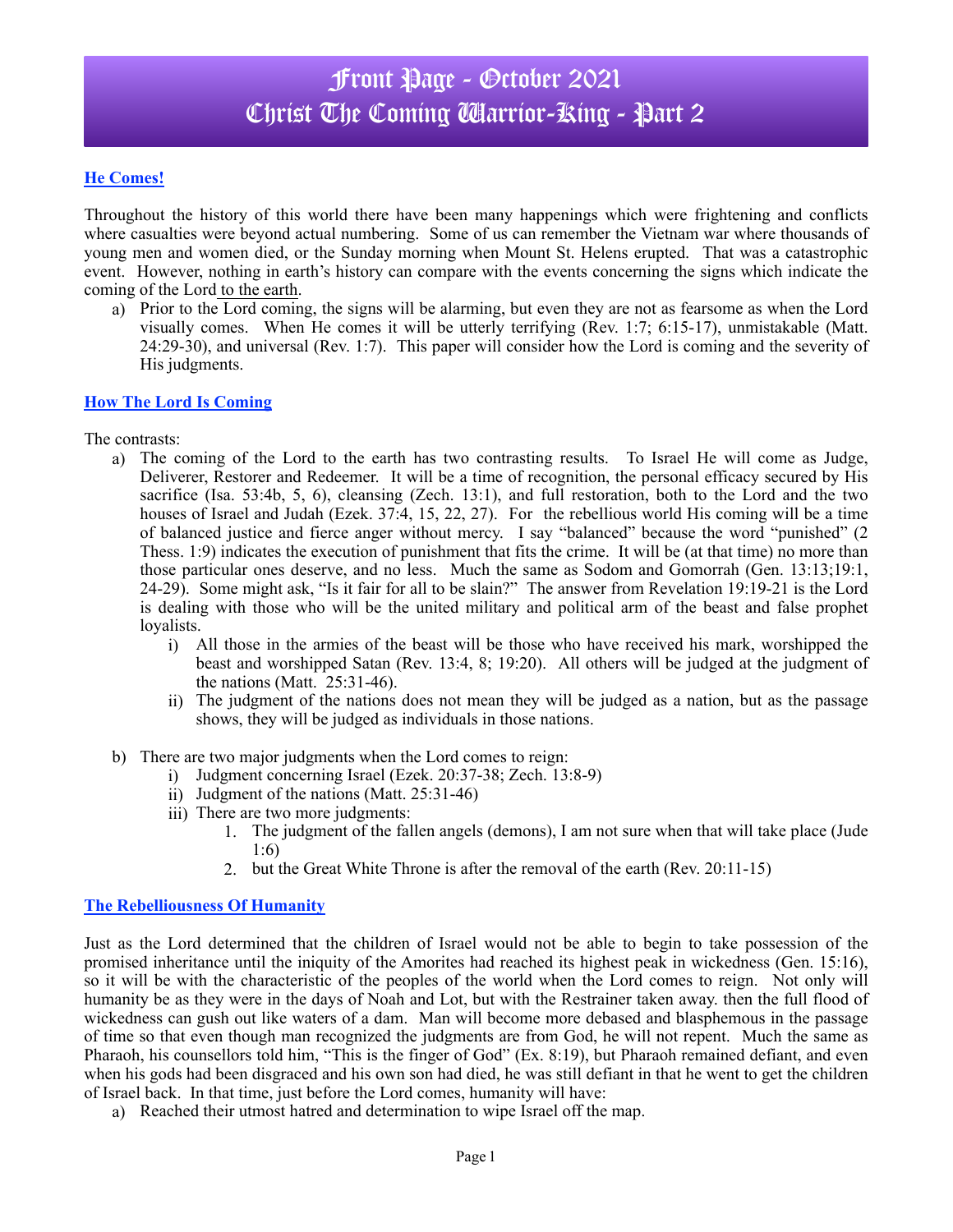# Front Page - October 2021 Christ The Coming **Warrior-King - Part 2**

- b) Reached the zenith of defiance against God politically, mocking the place God has determined for Christ, displacing God, His rights over humanity, and denying Him of the worship which is His due.
- c) Reached the zenith of man's defiance against God religiously in man claiming to be God.
- d) In Revelation there is revealed to us the end of the world's religions, its commerce, its leadership and its militaries (Rev. 19:18-19).

It must not be assumed that the conflicts between Christ and man will be over in a few minutes. In Daniel it is evident there is a period of 35 days after the tribulation in which the battle of the Lord's at Armageddon will take place. Furthermore, the powers of the South will come up seemingly into Israel and then people from the North will come against them and push them back into Egypt. The aggressor from the North will hear tidings from the North and will return to fight against the Lord, and of course will be utterly destroyed.

The world that rejected the covenant God ratified by the Blood of the Lord at Calvary will make a covenant with death and Hell (Isa. 28:15, 18).

## **The Severity Of His Judgments**

When Lord comes to rule for one thousand years (Rev. 20:2-5), it will begin with the removal of the man of sin (the Beast) and the False prophet. These two individuals are the cumulation of evil, being Satan's zenith of attempting by deceptively falsifying and nullifying God's exaltation of Christ on earth. The false prophet will be Satan's apex of deceptively, falsifying the Holy Spirit. The Beast will be the "Commander in Chief of the earth's militaries" (Rev. 19:19), the False Prophet will be the "Supreme Commander" of earth's religion.

At the minute the Lake of Fire is empty, the first ones to be cast into it are these two men. At a moment of time they will be removed from this earth so swiftly that their transference from earth and time into the Lake of Fire and eternity will be over in a moment of time (Rev. 19:20).

- a) Why will the Lord be (in our fleshly thoughts) so severe in His judgments?
	- i) When the Lord was here, when praying He said, "I have glorified thee on the earth: I have finished the work which thou gavest me to do" (Jn. 17:4). While this primarily had to do with His declaring the Father's Name, "And I have declared unto them thy name, and will declare it" (Jn. 17:26), the last three words signified the continuance of declaring the Father's name. This means the manifestation of the character of God in the total opposition of all that mocked God, of all that is from Satan, and of all the damage and distortion done by sin. Christ lived for the glory of God, in so doing He was constantly and consistently manifesting the character of God. Consequently, when the Lord comes to the earth to reign, there must be the eradication of all that offends. There must be righteous judgment on those who mocked God's salvation, His person, prerogatives and purposes. The honour of God is at stake.
- b) The severity of His judgments.
	- i) Every passage that speak of the Lord's return to earth is dreadful beyond comprehension. In my mind the words of Isaiah 34:5 are utterly terrifying. The words that are used to describe the judgments are; "the people of my curse" (Isa. 34:5); "indignation", "fury" (Isa. 34:2); "he hath utterly destroyed them, He hath delivered them to the slaughter" (Isa. 34:2). There are two Hebrew words to describe the anger of God, "Angry" which means the outbursting of anger, and "wrath or heat" indicates abiding animosity. To "utterly destroy" indicates a place of segregation. In this context it means the individual is removed from all possible reconciliation with God.
- c) The timing of the Lord's coming.
	- i) There are a number of passages in the Scriptures which convey the timing of the coming of the Lord. It is true as our Lord said, "But of that day and hour knoweth no man, no, not the angels of heaven, but my Father only" (Matt. 24:36). However, Matthew also records the words of the Lord, "Immediately after the tribulation of those days" (Matt. 24:29); "and then shall